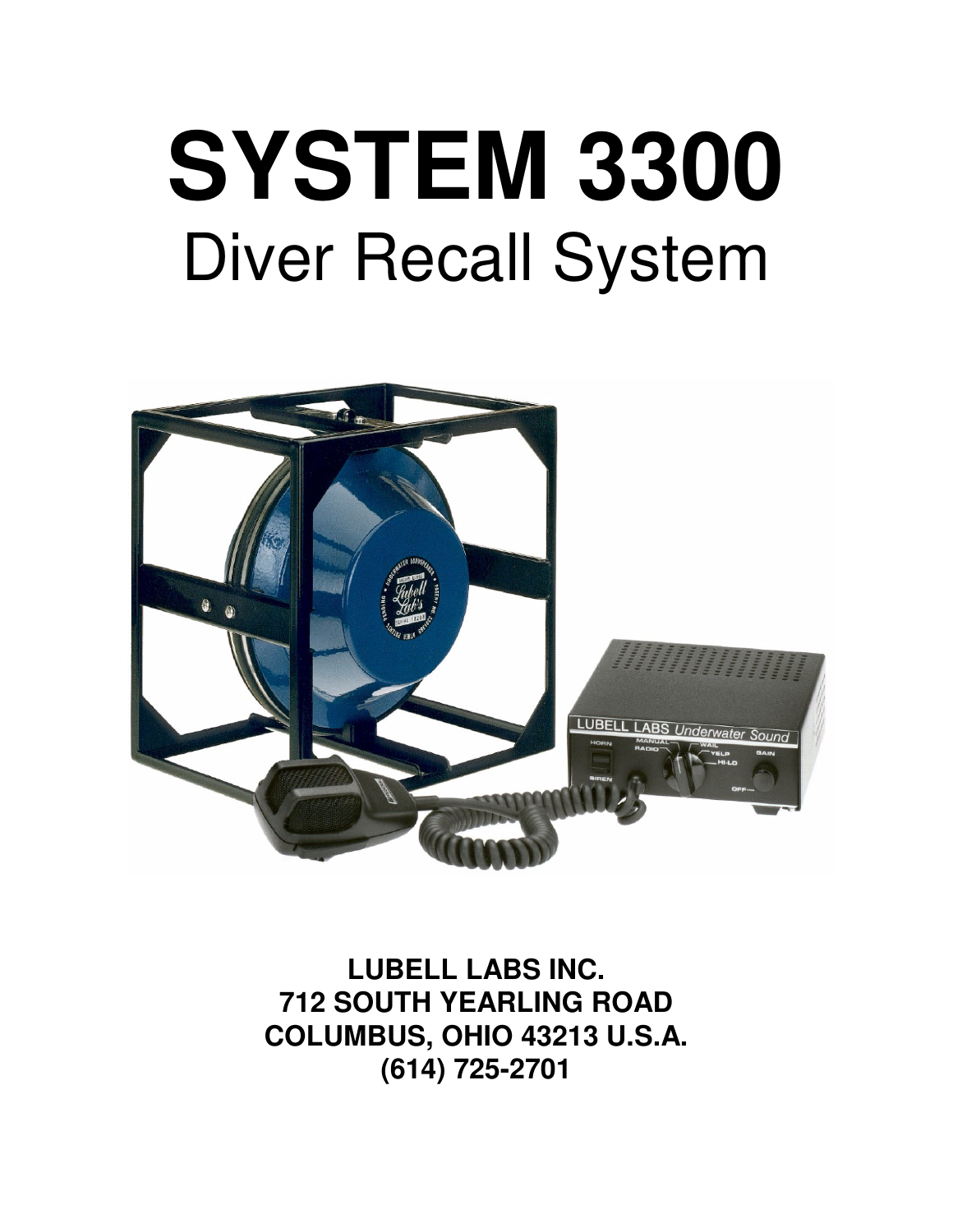## **TABLE OF CONTENTS**

TOPIC: PAGE:

| TABLE OF CONTENTS<br>1                                                                                                                           |
|--------------------------------------------------------------------------------------------------------------------------------------------------|
| INTRODUCTION<br>2                                                                                                                                |
| <b>SYSTEM DESCRIPTION.</b><br>$\overline{2}$<br>$\sim$ $\sim$<br>$\sim$ $\sim$ $\sim$ $\sim$<br>$\sim$ $\sim$ $\sim$ $\sim$ $\sim$ $\sim$ $\sim$ |
| LL916C U/W TRANSDUCER DESCRIPTION<br>3                                                                                                           |
| SPECIFICATIONS: LL916C TRANSDUCER<br>3                                                                                                           |
| SPECIFICATIONS: PA300 SIREN.<br>4<br>$\cdot$ $\cdot$ $\cdot$ $\cdot$                                                                             |
| SAFETY MESSAGE TO INSTALLER/USERS.<br>5                                                                                                          |
| UNPACKING SYSTEM.<br>5<br>$\sim$                                                                                                                 |
| OPTIONAL BRACKET MOUNTING. .<br>6                                                                                                                |
| POWER CABLE INSTALLATION<br>6                                                                                                                    |
| SYSTEM OPERATION $\ldots$ 6                                                                                                                      |
| BATTERY/CHARGING INFORMATION<br>7                                                                                                                |
| PRECAUTIONS & MAINTENANCE<br>7                                                                                                                   |
| USES OF THE SYSTEM 3300.<br>8                                                                                                                    |
| <b>OBTAINING SERVICE</b><br>9                                                                                                                    |
| LIMITED WARRANTY.<br>9<br>$\mathbf{r}$                                                                                                           |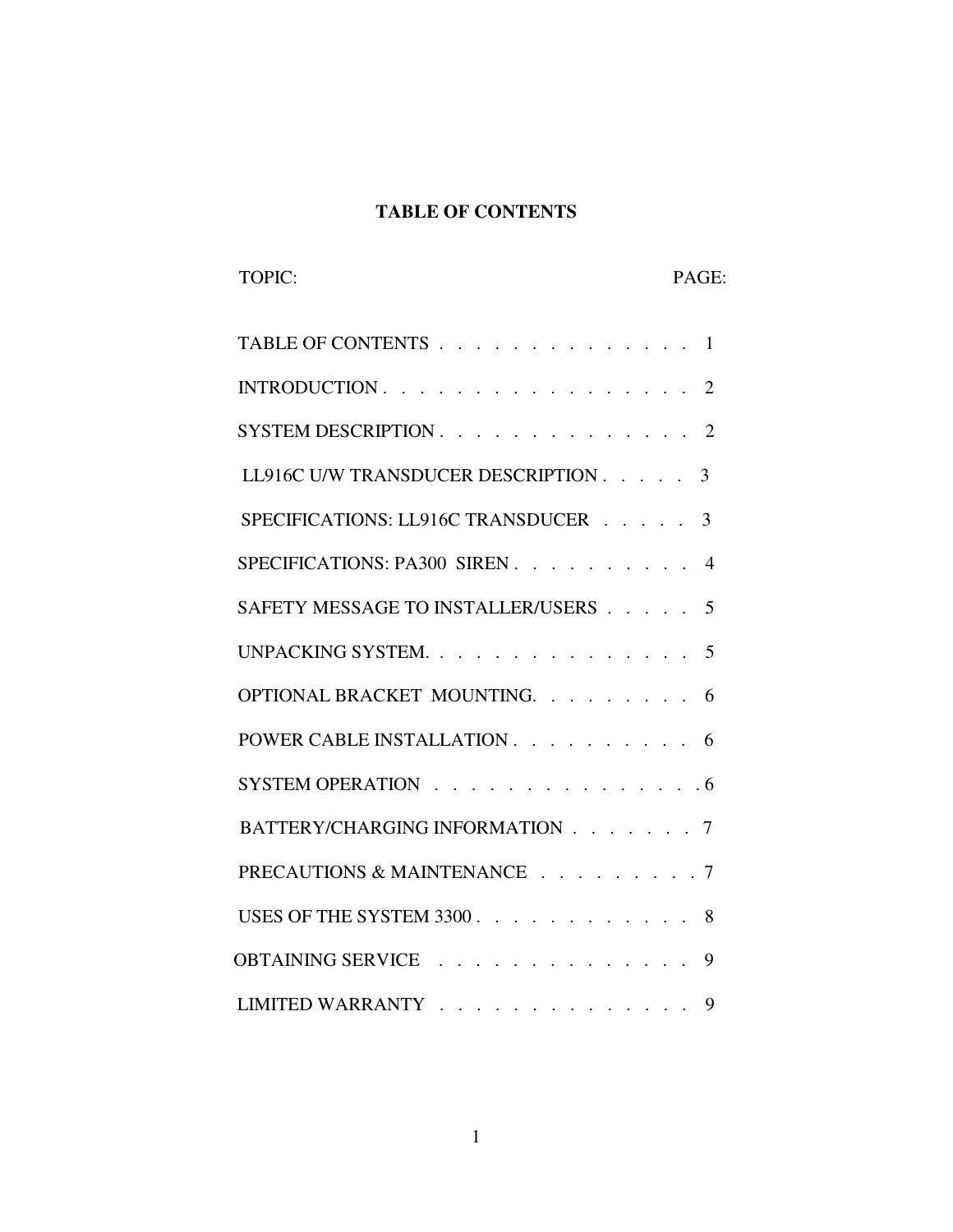#### **INTRODUCTION**

Thank you for your purchase of the Lubell Labs 3300 Diver Recall System. The 3300 is ideal for recalling commercial and recreational divers back to the boat or habitat, and has a typical recall range of up to 500 meters. The system is easy to set up and operate, and operates off standard 12 volt marine batteries or connects to 12 volt electrical system of boats.

Only the highest grade materials are used in the manufacture of the Federal Siren and the Lubell underwater transducer. The system includes a Federal PA300 siren amplifier and a Lubell LL916C underwater transducer. The PA300 is used by thousands of police and fire departments because of its excellent performance and reliability. Lubell Labs performs circuit modifications, pots the circuit board, and adds rear panel connectors, making for a system that is equally dependable for diver recall.

Please read this manual and familiarize yourself with the features and capabilities of this system. If you have any questions, please call us at (614) 725-2701 between 9 AM - 5 PM eastern time, or e-mail us at sales@lubell.com.

#### **SYSTEM DESCRIPTION**

The Lubell Labs System 3300 consists of the Lubell Labs LL916C underwater transducer with attached 25' cable, and a modified Federal Model PA300 siren amplifier.

The system is intended for portable or permanent installation on Coast Guard ships and dive boats, and comes with a mounting bracket, rubber feet, hardware, and a fused power cable for connection to a portable 12V marine battery or the boat's electrical system.

The PA300's connections include a 3.5mm stereo speaker level input (for connection to 2-way marine radio for voice rebroadcast), a 1/4" mono phone jack output (for connection to the LL916C), and positive and negative power terminals (for connection to 12V battery via fused power cable).

The system provides wail, yelp, and priority siren tones, as well public-address (PA), radio rebroadcast and an air horn sound.

The siren may be installed in any boat with a 12-volt electrical system. It is protected against failure modes (including reversed polarity) by a fuse that is replaceable without tools.

A noise-cancelling microphone is attached to prevent loss or theft. It provides high quality voice reproduction without feedback "squeal". The microphone push-to-talk switch overrides any siren signal for instant PA use. PA and radio volume are adjustable by means of a front panel GAIN control, normally set to full CW position.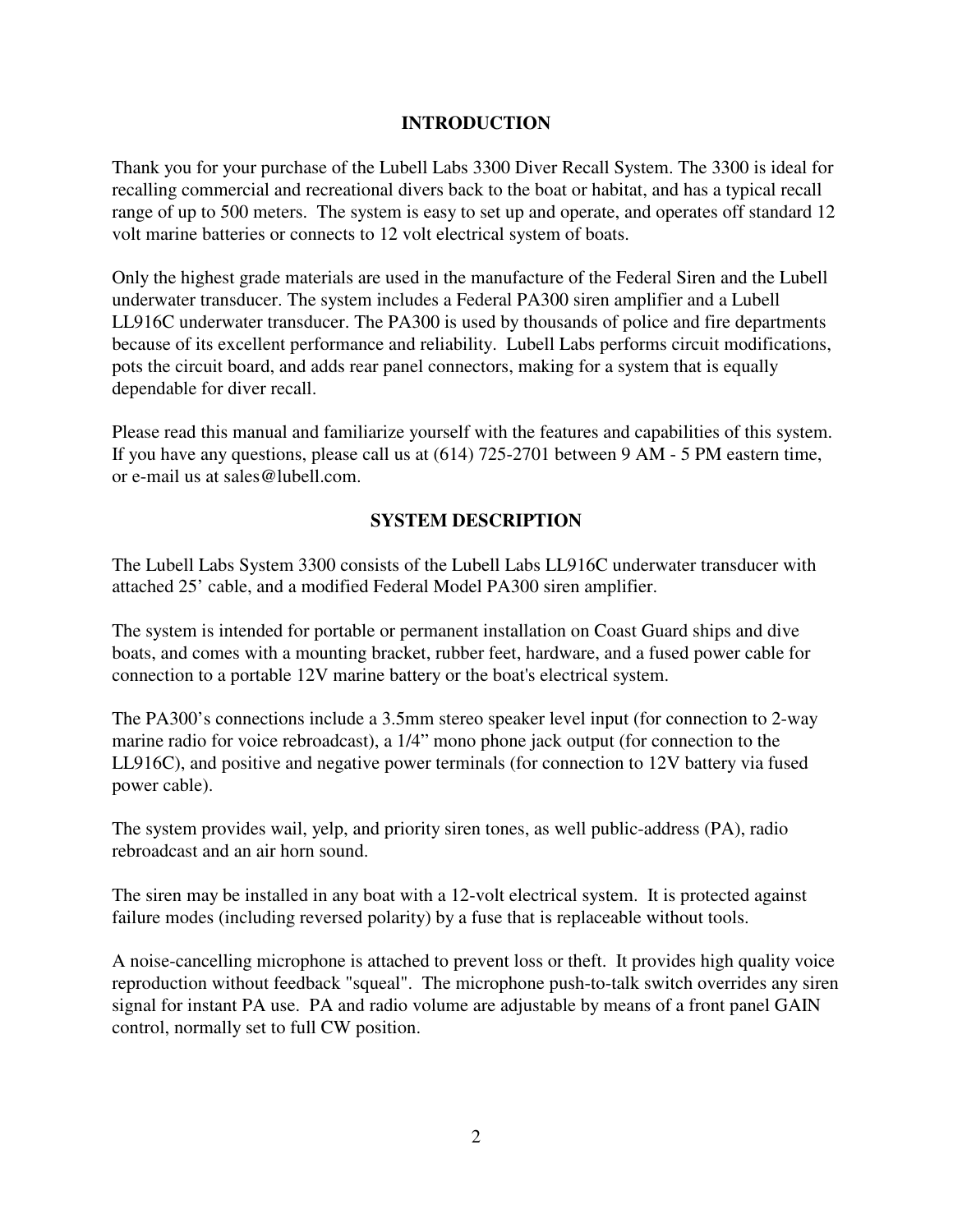## **LL916C U/W TRANSDUCER DESCRIPTION**

The Lubell Labs Model LL916C transducer was designed to meet the need for a durable high output unit, selling at a reasonable price. When attached to the PA300, it broadcasts recall tones in the 800Hz to 1700Hz range at a guaranteed SPL of 180dB/uPa/m. This level translates to a nominal 500 meter recall range in the open ocean, and up to several miles in channel conditions.

The LL916C transducer integrates features from LL Model I and LL Model II prototypes, and the LL900 series production transducers. The piston closure of the Model I provides ruggedness at a reasonable cost, while the improved acoustic design of the Model II enhances the quality and quantity of available sound. The protective enhancements of the LL900 series (including cage and EPDM redundant seals) make for an extremely durable commercial product.

The rigid casting, flanged piston design of the transducer makes possible the attainment of low Q in a small size underwater radiator, while the integral compliance element presents an optimum load to the driving element.

The shell of the LL916C is made up of two halves that serve the dual functions of piston radiator and water tight enclosure for driving element and electronics. Electrical variations are changed to force variations using the piezoelectric effect. The force variations move the opposing pistons in unison against the reaction of radiation resistance and mass. Because of the high impedance of aqueous media, small excursions of the pistons produce acoustic waves of considerable strength.

The LL916C's marine-grade aluminum pistons are protected against corrosion by virtue of a 150 mil PVC overmolding. A rugged PVC/stainless steel cage protects the transducer and it's coating against contact with the boat deck or hull. A 25' heavy duty cord is hardwired to the transducer and is fitted with a 1/4" phone plug for connection to the battery operated Federal PA300 siren only.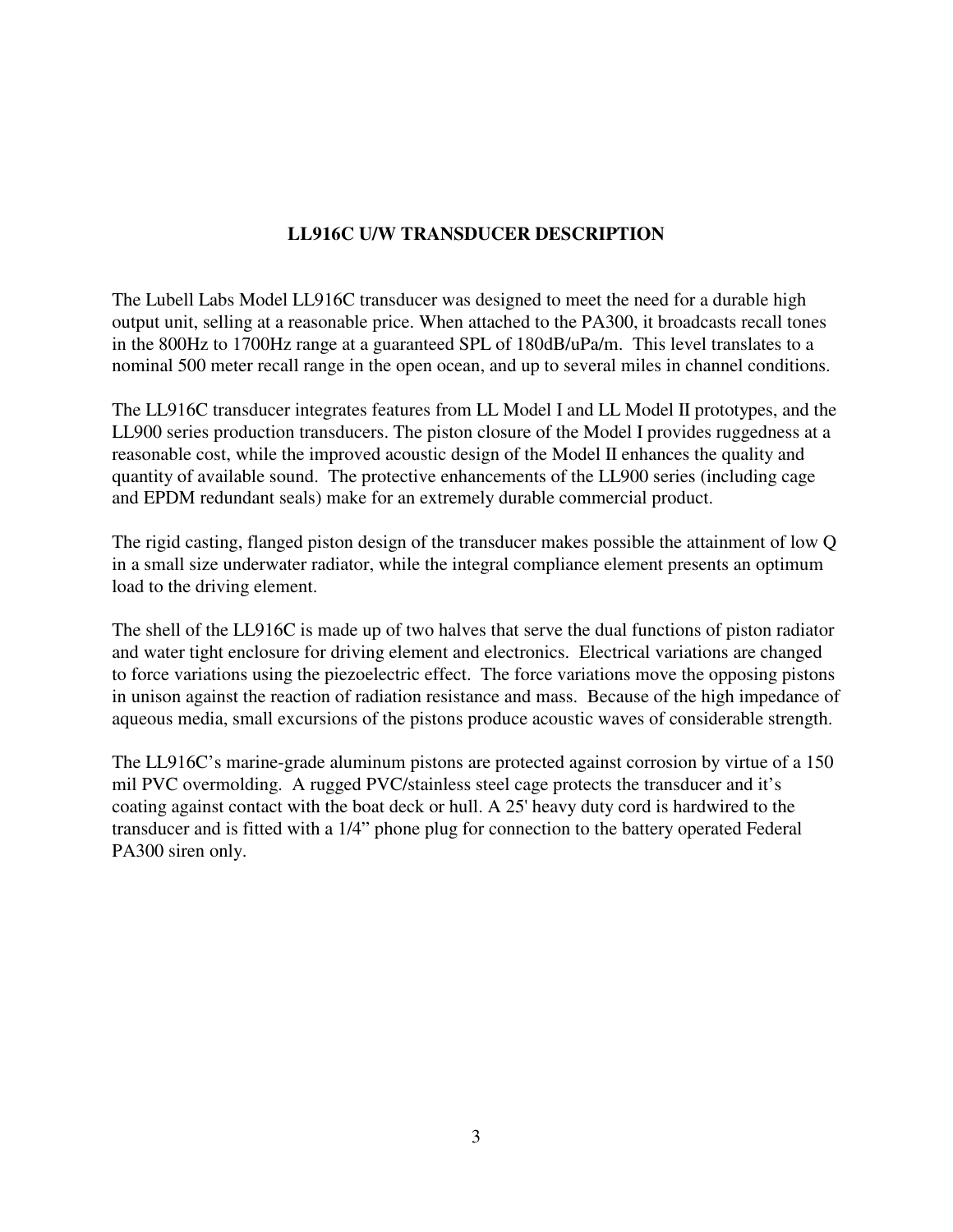# **SPECIFICATIONS: LL916C U/W TRANSDUCER**

| Frequency Range 725Hz-1800Hz                                           |
|------------------------------------------------------------------------|
| Maximum Voltage 25V rms @ 725 Hz - 1800 Hz                             |
|                                                                        |
| Directivity Omnidirectional                                            |
| Output Level $\dots \dots \dots \dots \dots \dots 180dB/uPa/m +1-2dB$  |
| Operating Depth 6' (1.83m) minimum, 50' maximum                        |
| Dimensions (HWD). $\dots \dots \dots \dots 11$ " x 11" x 7.8"          |
| Net Weight $\dots \dots \dots \dots \dots \dots \dots \dots 17.6$ lbs. |
| Shipping Weight 20 lbs.                                                |

# **SPECIFICATIONS: PA300 SIREN**

| Input Voltage 11VDC to 16VDC                                                            |
|-----------------------------------------------------------------------------------------|
| Quiescent Current 120ma. max                                                            |
| Operating Current 7 amperes, max.                                                       |
| Operating Temp. Range 30 degrees C to +65 degrees C.                                    |
| Siren Frequency Range $\dots \dots \dots \dots$ 725 Hz to 1800 Hz                       |
| Cycle Rate  Wail: 15 cycles/min.<br>Yelp: 220 cycles/min.<br>Priority: 1300 cycles/min. |
| Input Impedance 2500 ohms                                                               |
| Input Sensitivity 0.40 volts rms (20 volts rms out)                                     |
| Voltage Output 25V rms                                                                  |
| Dimensions (HWD) $\dots \dots \dots \dots \dots 2.5$ " x 6.5" x 8.5" @ 4.5 lbs.         |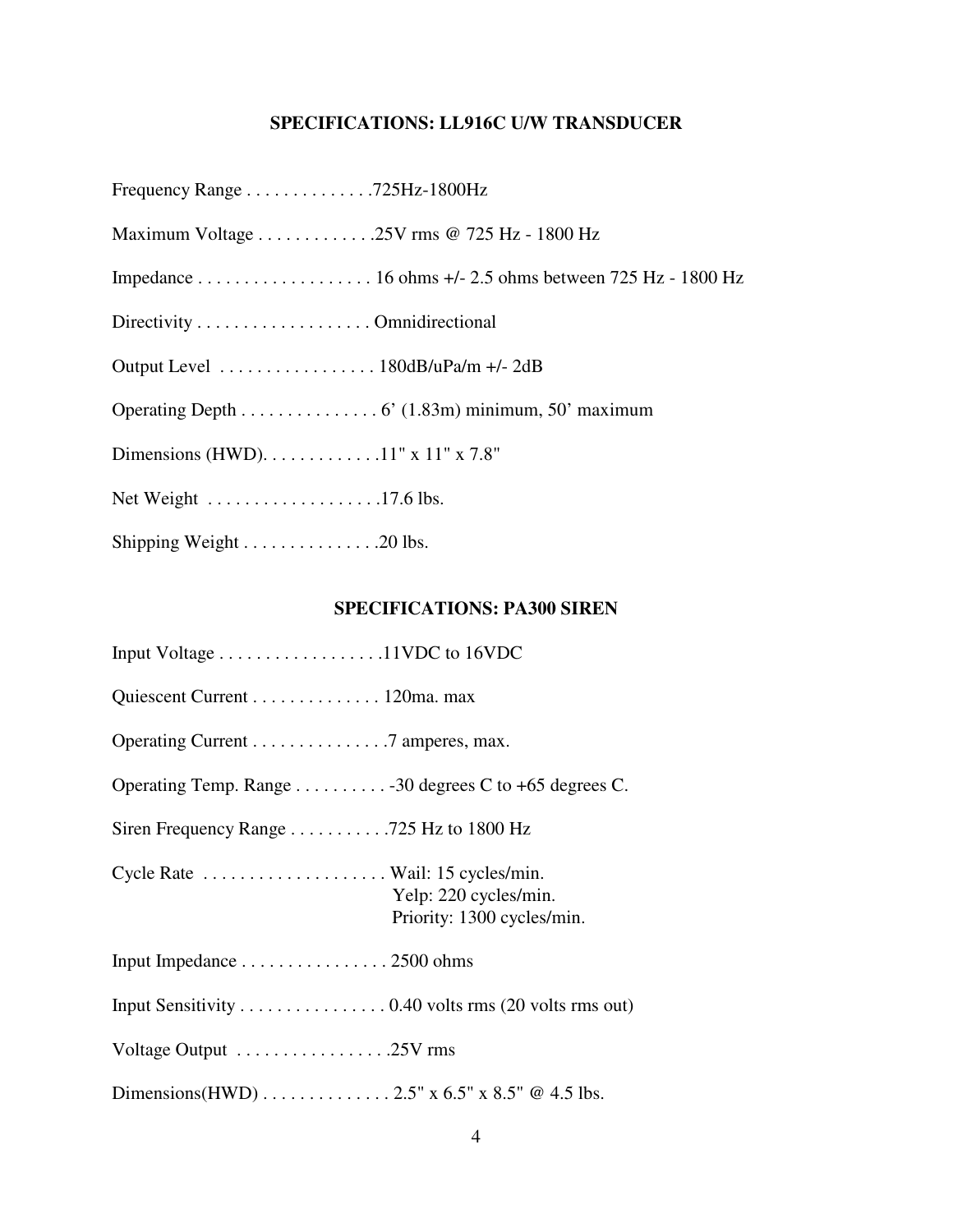#### **INSTALLATION OF PA300 SIREN**

#### SAFETY MESSAGE TO INSTALLERS OF ELECTRONIC SIRENS

- Read and understand all instructions in manual before installation and operation of siren.
- Installation and testing to be performed by qualified electronic technician only. Product servicing on Federal siren to be performed by authorized service center; Servicing on Lubell transducer to be performed by Lubell Labs only.
- DO NOT connect this system to the positive terminal of the battery until installation is complete, and you have verified that there are no shorts to ground.
- When drilling into a vehicle structure, be sure that both sides of the surface are clear of anything that could be damaged.
- After testing is complete, provide a copy of this manual to all operating personnel.

#### **UNPACKING THE SYSTEM**

After unpacking the SYSTEM 3300, examine the siren and the transducer for damage that may have occurred in transit. If the equipment has been damaged, file a claim immediately with the carrier stating the extent of damage.

### **INSTALLATION: BRACKET MOUNTING SIREN**

Because the electronic siren comes with rubber feet and a mounting bracket, it can be used portably or installed. The included U-bracket and hardware enables it to be mounted in a variety of positions. IMPORTANT: The PA300 siren must be mounted in a dry location within the cabin (along with loud hailer and 2-way radio) to prevent damage to the sensitive electronics. It is also important that the unit gets proper ventilation, to prevent overheating during use. To install the unit under/above the dash, determine the mounting location and proceed as follows:

- 1. Use the mounting bracket as a template and scribe two drill positioning marks at the selected mounting location under or above the dash.
- 2. Drill two 1/4-inch diameter holes at the drill positioning marks.
- 3. Secure the mounting bracket to the dash with (2 each) 1/4-20 x 3/4 hex head screws, 1/4 split lockwashers and 1/4-20 hex nuts.
- 4. Secure the electronic siren to the mounting bracket with 1/4-20 x 3/8 hex head screws and 1/4 split lockwashers.
- 5. Tilt the unit to the desired position. Tighten the 1/4-20 x 3/8 hex head screws.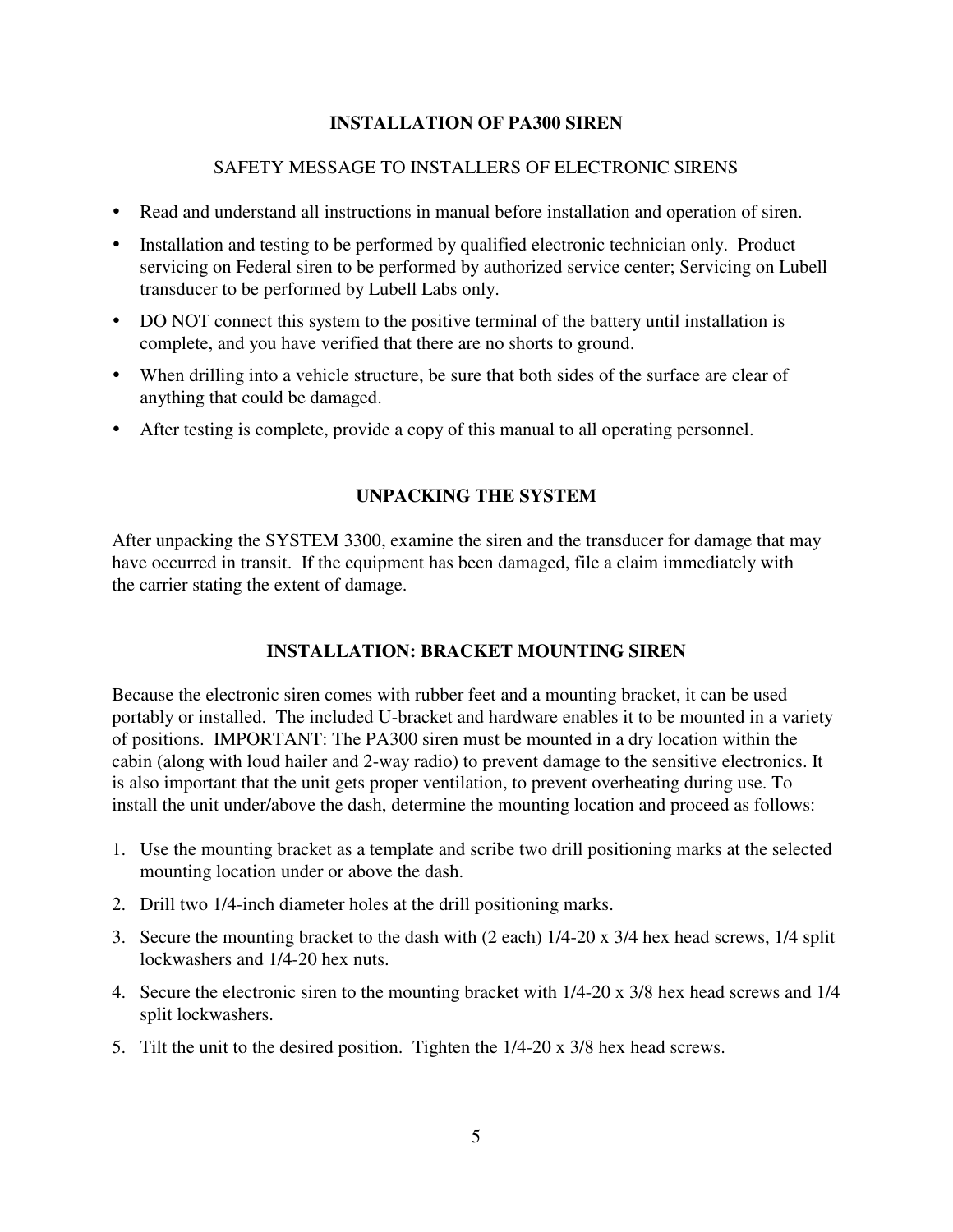#### **INSTALLATION: POWER CABLE**

The included power cable having black and red conductors is fitted with standard female Faston terminals for connection to the male Faston connectors on the back of the PA300 electronic siren. After siren is bracket mounted, install cable per following:

- 1. FASTON TYPE: Connect black negative wire (right Faston) to the negative (-) power supply buss, and the red positive wire (left Faston) to the positive (+) power supply buss.
- 2. MAKE SURE a 20A fuse is installed in the positive cable fuse holder, and that the circuit can safely provide 20 amps of current.

#### **OPERATION OF SYSTEM 3300**

- 1. Remove LL916C transducer from storage area and uncoil cable. Attach a rope **securely** to the decal indicated attachment point on the transducer cage. With boat anchored, lower transducer into the water to a 6' - 10' depth, and attach rope **securely** to a deck rail. Do not use the power cable to raise or lower the transducer as this will damage the cable.
- 2. Plug the transducer's 1/4" phone plug into the mating insulated phone jack on the rear panel of the PA300 siren (making sure that power is off). Route cable carefully to avoid trips.
- 3. If used portably, PA300 siren can be powered from 12V gel cell rated to handle 7A load. Attach fused power cord as follows: black wire to negative (-) terminal, then red wire to positive (+) terminal.
- 4. Relative PA Loudness Adjustment (skip this step if NOT connecting your 2-way marine radio to the PA300 radio input): Connect a patch cord between the existing marine radio speaker terminals, and the 3.5mm mini jack on the rear panel of the PA300 siren. Set siren Selector switch to MANUAL. Depress the microphone push-to-talk switch, speak in a normal voice, and adjust the GAIN control for the desired sound level under the water. Turn on the boat's two-way radio and adjust the volume to a comfortable listening level inside the cabin. Then set the Selector switch to RADIO. Now listen to the radio rebroadcast loudness under the water. If the sound level is too loud or too soft, *gently* adjust the PA300 siren's external trim control (R11 or R39) to the correct loudness using a plastic trim control screwdriver (or eye glasses screwdriver). After the adjustment is completed, the loudness of the underwater radio rebroadcast/public address may be varied with the front panel GAIN control on the PA300 siren.
- 5. For radio rebroadcast, turn siren SELECTOR switch to RADIO and turn on the 2-way radio.
- 6. For paging divers or swimmers, turn SELECTOR switch to MANUAL, rotate front panel gain control fully CW, press mic PTT switch, and speak in a normal voice with microphone against lips.
- 7. For diver recall, AIR HORN switch may be toggled for loud burst of sound, providing SELECTOR switch is in MANUAL position. Use other tones to indicate other situations.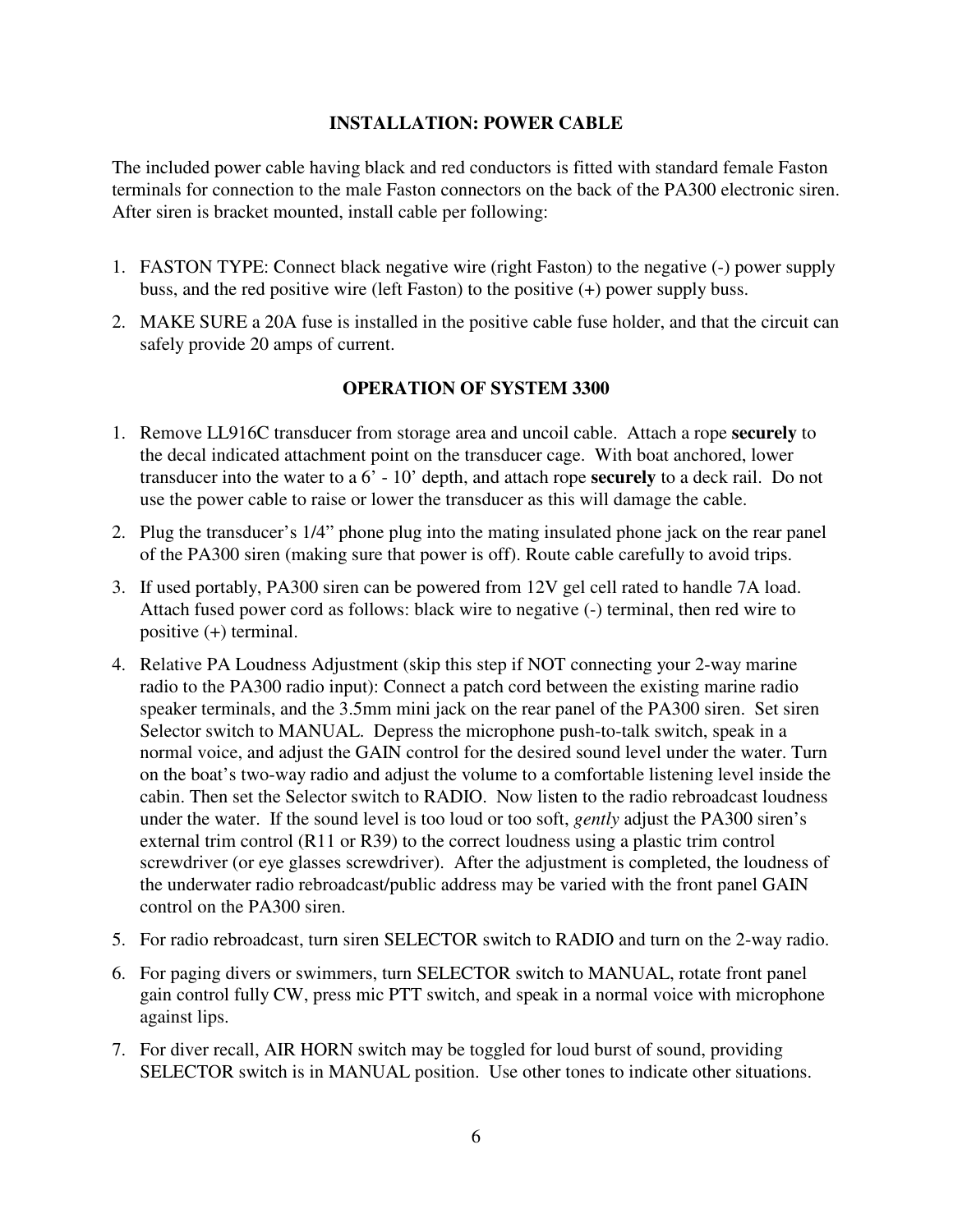#### **BATTERY/CHARGING INFORMATION**

Any 12V marine type storage battery may be used to power the System 3300. The battery should be kept fully charged for optimum performance. If the boats onboard battery is used to power the system, be sure not to run the voltage so low that your motor will not restart. The boats electrical system should keep the battery charged, however supplemental charging may be required if battery voltage does not return to normal (usually 12.7-volts).

An automatic 12V trickle charger such as the "Battery Tender Junior" (\$28 on Amazon.com) may be used to keep portable12 volt marine batteries charged. Follow all battery and charger instructions carefully, as improper use can cause explosions and/or personal injury.

#### **PRECAUTIONS AND MAINTENANCE**

The Lubell Labs model LL916C underwater transducer and the Federal PA300 siren are precision instruments that deserves careful handling. Since there are no user serviceable parts in the airen or transducer, the following simple rules will serve as a guide to achieving maximum life:

- 1. Take good care of the LL916C underwater transducer cable! It is not covered under the warranty and if abused, will be the first place that the unit will fail. Do not use the cable to lift, lower, or support the unit. Instead attach a sturdy 1/4" nylon cord to the cage for this purpose. Inspect cable before each use, and coil neatly when transducer is put away. If cable needs replacement, return to factory.
- 2. To preserve the transducer's finish, rinse the speaker with tap water after each use to remove traces of salt water. You can use a sponge and detergent occasionally to remove any scum build up. Do not use silicone spray on transducer's PVC overmold or EPDM central seal, as these materials are impervious to damage from UV radiation and sea water. Sprays can attack the seal bond, leading to transducer failure.
- 3. Be careful not scrape the black PVC coating on the LL916C transducer cage, as this coating is only 30 mils thick. The coating is primarily decorative, but also helps protect the 304 stainless steel against corrosion in harsh environments. Light cuts and blemishes in the PVC coating can be repaired by lightly sanding the immediate area, wiping with alcohol, and applying a liberal coating of Aquaseal wet-suit repair compound to the area. Allow to dry for 24 hours before use.
- 4. **WARNING:** Always remove the transducer from the water before moving the boat!
- 5. When not in use, store the underwater speaker in a cool, dark, equipment cabinet
- 6. Do not connect the LL916C transducer to anything besides the PA300 siren. Do not input broadband signals (such as music) to the PA300 siren or the LL916C transducer, as this will damage siren and transducer, and void the warranty. If you need to reproduce broadband, please order the Lubell modified TOA CA160R for connection to your LL916C transducer.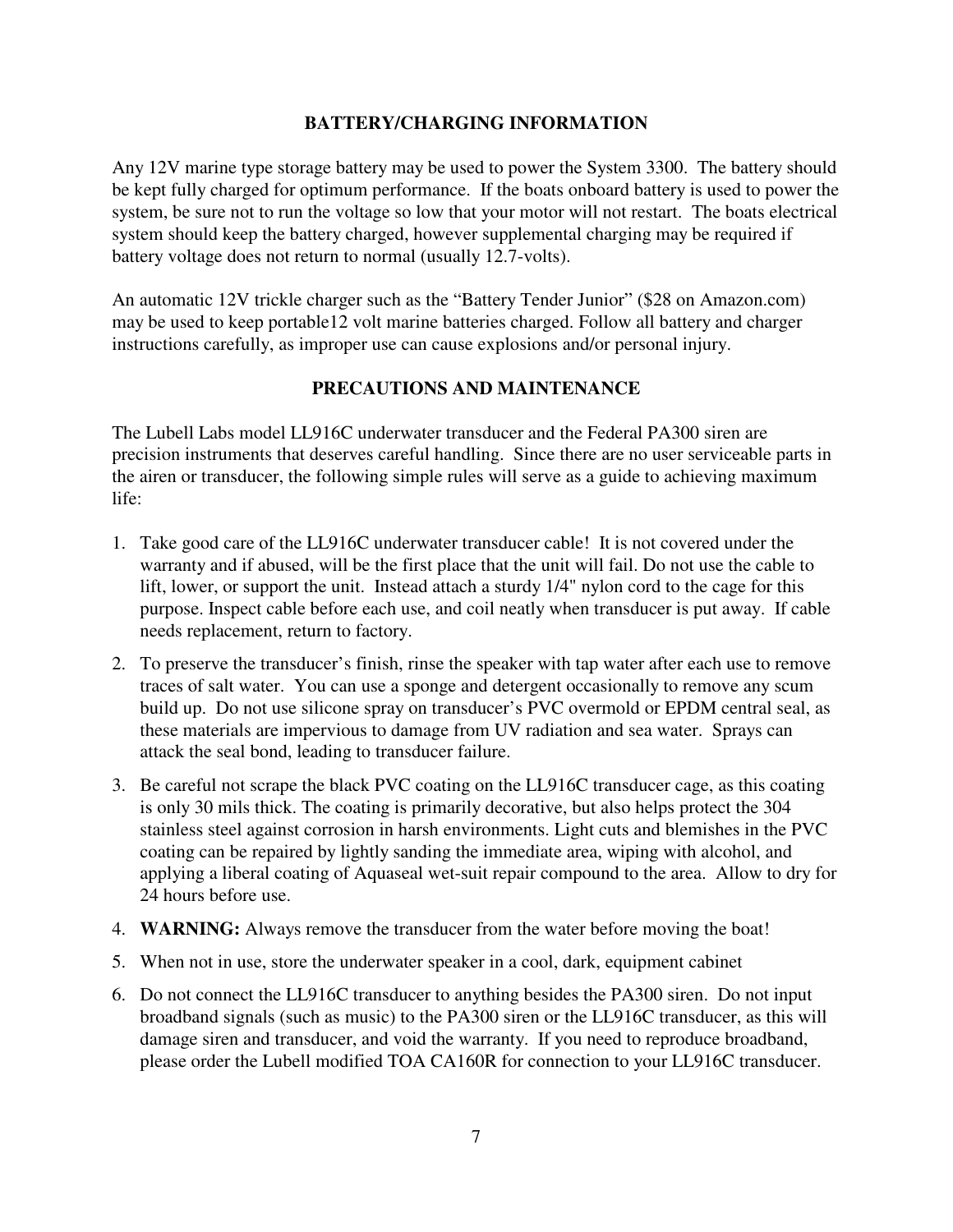**CAUTION:** The System 3300 is designed for battery operation only.

If the preceding instructions are followed, your Lubell Labs underwater speaker will provide many years of sparkling, trouble free performance.

#### **USES OF THE SYSTEM 3300**

These remarkable sets are a decade ahead of their time. Many engineers and scientists working in the field of underwater acoustics are still unaware of the feasibility of compressing the size of a low frequency transducer without reducing it's efficiency. A partial list of current uses follows:

Recall of scuba divers to excursion boat Recall of scuba divers to sunken habitat Paging of scuba divers & swimmers at popular resorts Swimming & Scuba Instruction Gunlap signal for competitive swimming False start signal for competitive swimming Public address at Neutral Buoyancy Labs Interrogation of suspicious or illegal divers by Coast Guard patrol boats Underwater cinematography Coordinating underwater work parties, exploration, and treasure hunts Training or communicating with aquatic mammals Dispelling waterfowl, aquatic vertebrate, cetacean mammals, and other species away from contaminated waters